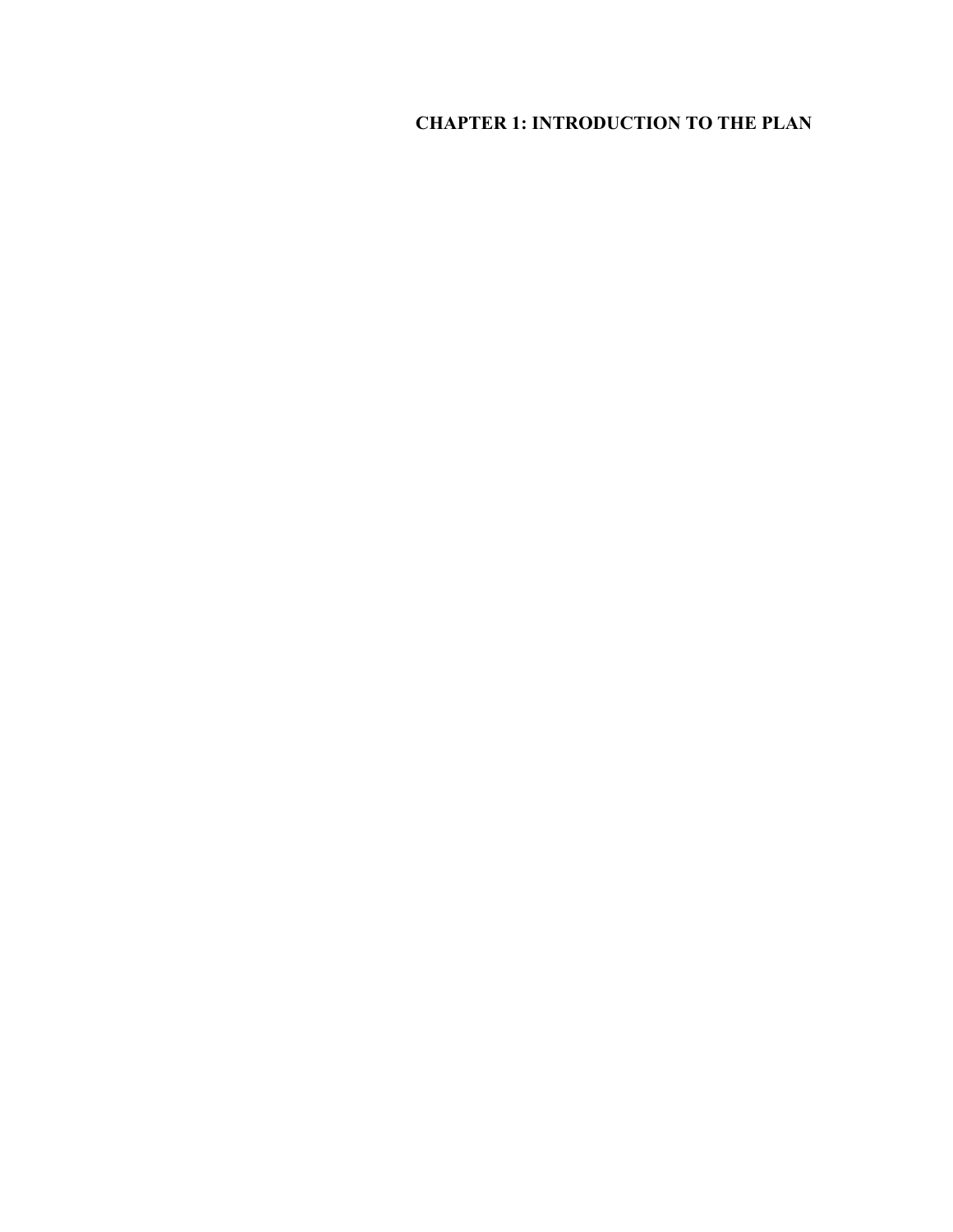# **Chapter 1: Introduction to the Plan**

"The wild salmon of Puget Sound can be saved, but only if we muster the political will and wisdom to match the social and technical challenges presented by the salmon's struggle for survival. I believe we have the opportunity to demonstrate the capacity of a free society to save a resource in a manner that supports both nature and people. . . We not only can, but I believe, we must succeed."

*-- William D. Ruckelshaus, Salmon Recovery Funding Board Chairman Sunday, July 23, 2000, Seattle Post-Intelligencer*

# *Why did we develop this Plan?*

The Lake Washington/Cedar/Sammamish Watershed, located in western Washington, comprises 692 square miles and includes two major river systems (Cedar and Sammamish) and three large lakes (Union, Washington, and Sammamish). It also includes the marine nearshore and numerous smaller subbasins that drain directly to Puget Sound from West Point in the City of Seattle northward to Elliott Point in the City of Mukilteo. WRIA  $8^1$  is located predominantly in western King County, but about 15 percent extends northward into Snohomish County. However, over 53 percent of the marine shoreline is located within Snohomish County. Additional information about the watershed is provided in Chapter 3.

The Lake Washington/Cedar/Sammamish Watershed is home to three populations of Chinook salmon: Cedar River, North Lake Washington, and Issaquah. Each year Chinook salmon spawn and rear in the rivers, streams, and tributaries and use the lakes, rivers, estuary, and nearshore to rear and then migrate to the ocean. Development of the WRIA 8 watershed for human use has dramatically altered the habitat salmon need to survive. Chinook salmon in WRIA 8 are in trouble; they are far less abundant now than they were even in recent decades, and all three populations are at high risk of extinction. In March 1999, the federal government listed Puget Sound Chinook salmon as threatened under the Endangered Species Act (ESA).

Salmon have historically been, and continue to represent, a vital part of the culture, quality of life, and the economy of this region. The salmon's decline is an indicator of the overall health of the watershed. Condition of fish habitat is linked to the quality of the environment and the benefits human inhabitants reap from it. Concerned about the need to protect and restore habitat for Chinook salmon for future generations, 27 local governments in WRIA 8, including King and Snohomish counties, Seattle, and 24 other cities in those counties, signed an interlocal agreement in 2001 to jointly fund the development of a conservation plan to protect and restore salmon habitat.

The WRIA 8 Steering Committee developed this Plan through a multiple stakeholder planning process. The Steering Committee is composed of city and county elected leaders, concerned citizens, scientists, and representatives from business and community groups, water and sewer districts, and state and federal agencies. The WRIA 8 Steering Committee *Proposed Chinook Salmon Conservation Plan* is the result of this collaborative effort. It is a science-based plan containing recommendations for actions to restore and protect salmon habitat, and an approach for implementing these actions over the next ten years. The Plan was developed using the mission and goal statements adopted by the Steering Committee in 1999. The mission and goals, and a description of the overall planning process and stakeholder committees, are provided later in this chapter.

 $\overline{a}$ <sup>1</sup>The watershed is also referred to as Water Resource Inventory Area (WRIA) 8.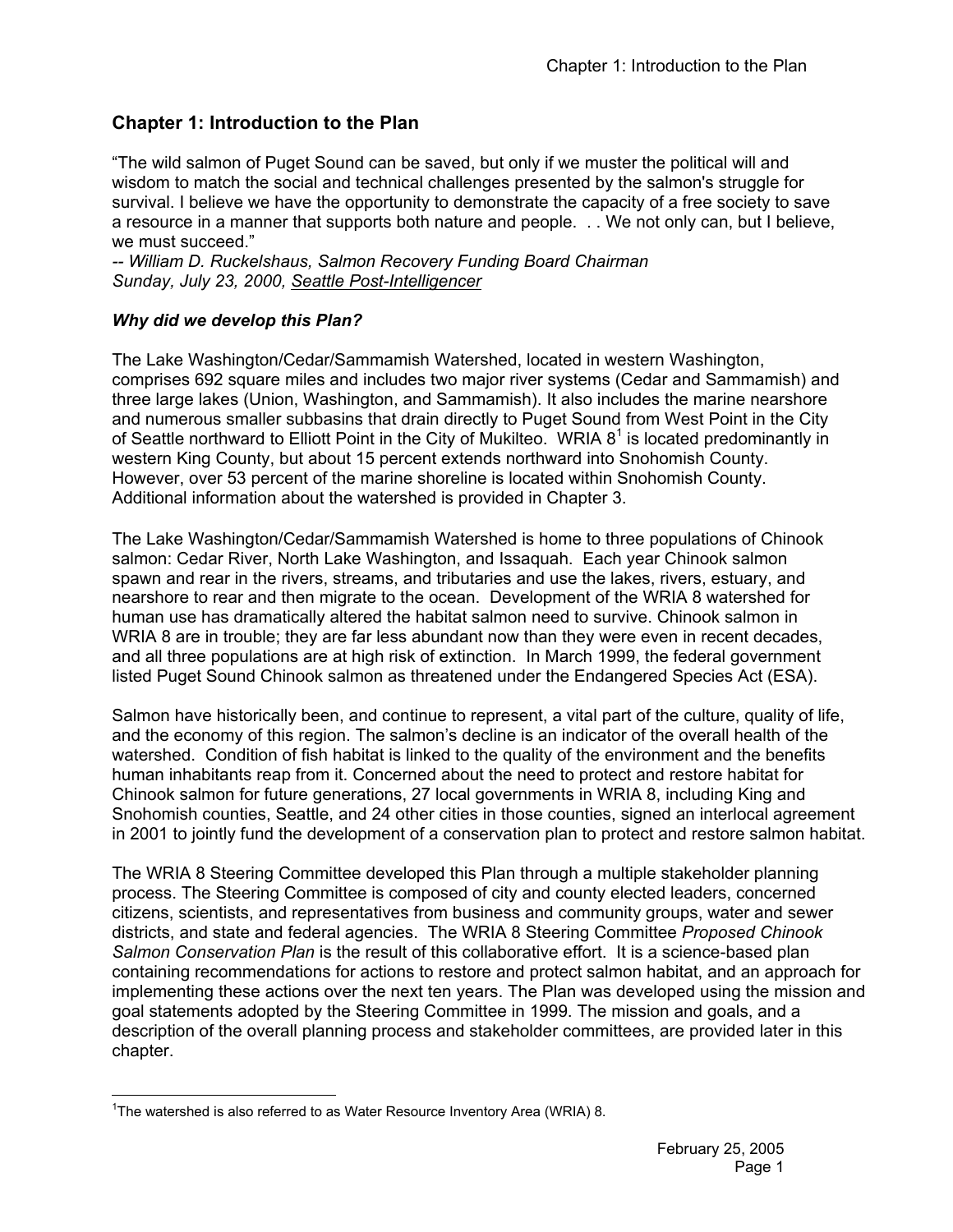The decline of Chinook and other salmon in the watershed has generally been attributed to four factors: habitat, hydropower, harvest, and hatcheries (Washington State Joint Natural Resources Cabinet, 1999). This Plan focuses on conservation of salmon habitat, because local WRIA 8 partners have responsibility for the habitat-based aspects of Chinook survival. Local governments and other WRIA 8 partners can make the most impact on habitat where salmon spawn, rear, and migrate, particularly through implementation of local protection and restoration projects, land use policies, and public involvement opportunities. In this watershed, dams were built for water supply rather than hydropower and therefore are being addressed by local governments. Ocean conditions, which can have significant impact on salmon spawner abundance, are outside the influence of WRIA 8 partners. The state and the tribes, who are the legal co-managers of the fisheries resource, are addressing harvest and hatchery management in WRIA 8. The Puget Sound Shared Strategy<sup>2</sup> will integrate harvest and hatchery recommendations with habitat recommendations.

It should be noted that bull trout have also been listed in WRIA 8 as threatened under the ESA. Bull trout use some of the lower watershed for migration, overwintering, and foraging. Although much less is known about bull trout's habitat needs, it is hypothesized that proposed improvements to Chinook habitat (especially in the Lake Washington, Ship Canal, and Puget Sound Nearshore subareas) will also benefit bull trout. The bull trout in the upper Cedar River watershed, i.e., in Chester Morse Lake, are included in the City of Seattle's Habitat Conservation Plan.

Now it is up to all of us who live and work in WRIA 8 whether to lose Chinook salmon forever or alter our habits and learn to better co-exist with them. Saving salmon and their habitat will not be an easy task, considering WRIA 8 is the most highly urbanized and populated watershed in the state. However, regional collaboration to protect our environment is not new to this watershed. Some 40 years ago, the previous generation created a legacy for us by cleaning up Lake Washington, before the Clean Water Act, the U.S. Environmental Protection Agency, and the state Department of Ecology ever existed. It is our turn to decide what we will leave to future generations – stories and pictures of Chinook salmon, or the opportunity to watch them return every year to spawn. Our challenge is to figure out how to maintain both our quality of life and the survival of these creatures that are so closely associated with life in the Pacific Northwest. This challenge is also an opportunity to prove that humans and wild salmon populations can continue to thrive together, even in urbanized watersheds like WRIA 8. It will require that transportation and development projects needed to support human populations in the future occur in a way that minimizes impacts to salmon habitat, through low impact development practices and many other innovative actions proposed in this Plan.

# *How will we all benefit from implementation of the Plan?*

 $\overline{a}$ 

There are many types of benefits that can arise from implementation of the Plan, from supporting Chinook salmon recovery to cleaner water for public health to possible legal assurances from the regulating agencies.

The Steering Committee mission and goal statements lay out expectations for Plan goals and benefits (please refer to goals statements on page 9). During the development of the public

 $2$  The Puget Sound Shared Strategy is collaboration among several levels of government, including federal agencies responsible for administering the Endangered Species Act, the state, and the tribes, as well as other stakeholders. Shared Strategy intends to develop a recovery plan at the Puget Sound scale that incorporates the WRIA 8 plan, similar efforts from groups in other watersheds, and plans for harvest and hatchery management from the comanagers of the fisheries resource (i.e., the tribes and the state).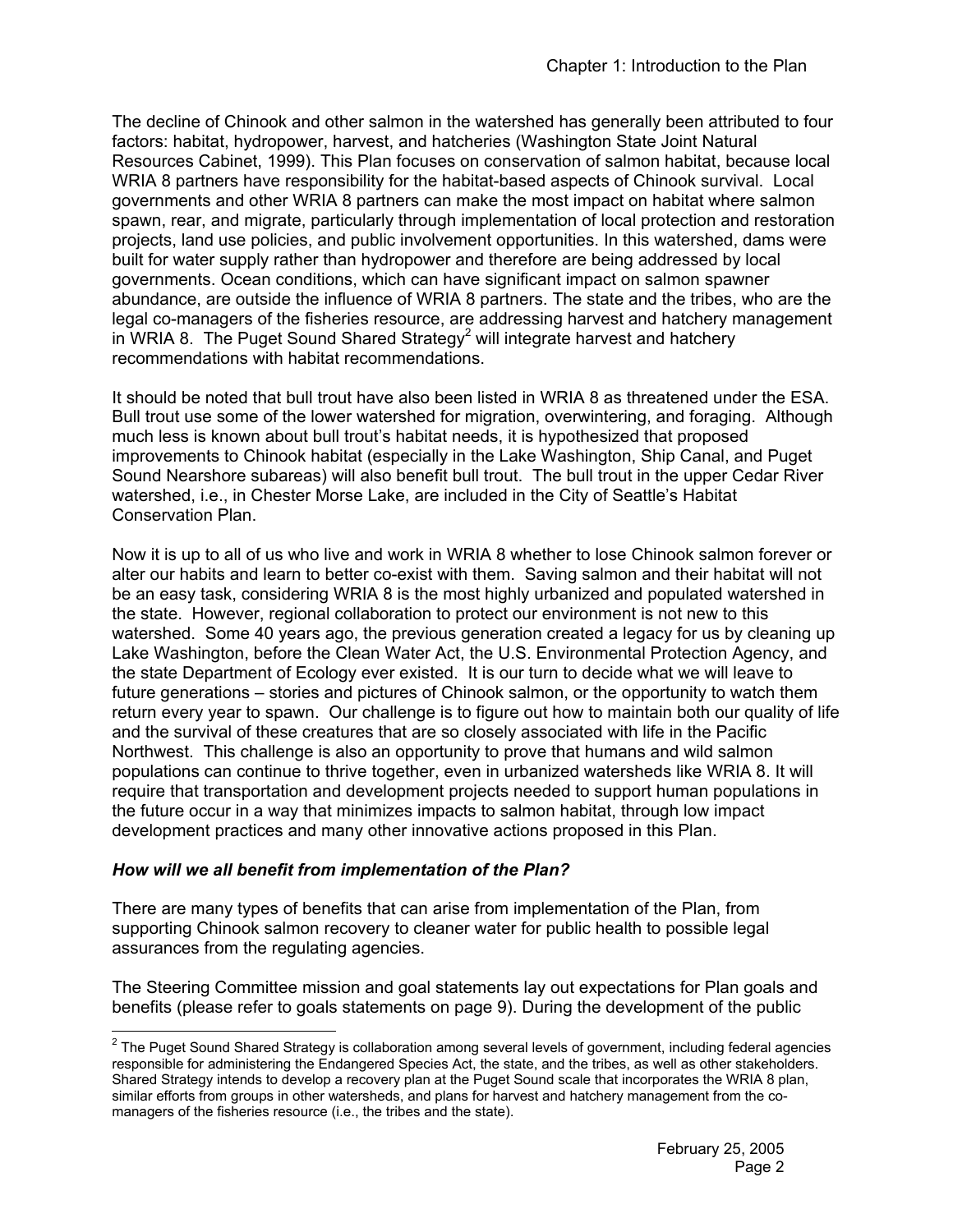review draft, the WRIA 8 Steering Committee had further discussions on the benefits they would like to see for salmon, the public, and implementing entities. Foremost among these are:

- Healthy salmon populations and habitat
- Ecosystem health, including species diversity, maintenance of native species, and water quality
- Legacy for future generations, including commercial, tribal, and sport fishing and quality of life, which includes cultural heritage
- Legal assurances from federal and state governments to local governments in exchange for commitments to implement the Plan.

The WRIA 8 Steering Committee listed a second tier of benefits as well:

- Preserving options and opportunities for the future
- Change in culture, behavior, and thinking  $-$  a paradigm shift
- Funding and assistance from federal and state agencies, co-managers of the fisheries resource, the private sector, and non-profit organizations
- Cleaner, colder water that also benefits public health
- Common priorities for action and resources among WRIA 8 partners
- Assurances from federal and state governments that implementation could meet various federal and state laws and requirements beyond the ESA such as the Clean Water Act, the Growth Management Act, and National Pollution Discharge Elimination System permits
- Regional cooperation and success on a challenging issue.

Steering Committee members recognize that implementation of the Plan offers other benefits as well:

- Support of local growth management plans
- Public ownership of the problem/Holding participants and others accountable
- Efficient use of resources and investments
- Certainty and predictability for jurisdictions, private sector, and the public
- Streamlining of state and federal permitting processes (WRIA 8 partners would need to work with permitting agencies for this to occur)
- Distributed responsibility for taking action and expending resources
- Shared science upon which actions are based
- Support of improved public safety through protection and restoration of the floodplain.

# *Timeframe for the Plan*

The Plan incorporates an adaptive management approach that calls for course corrections based on new information and monitoring of proposed actions, considering both biological and institutional performance. Chapter 2 describes the Steering Committee recommendations for an implementation timeline. The overall proposal is for a ten-year horizon for Plan implementation. This does not mean that all Plan implementation activities will be geared to a ten-year window. For example, Plan progress will be reported annually, and steps in assessing effectiveness of actions will most likely be taken within a cycle that repeats approximately every three years. Ten years is viewed as the timeframe over which the initial Plan priorities are most likely to be useful as guides for habitat actions, with year ten anticipated to be when serious consideration is given to shifting priorities based on monitoring results and new knowledge. It is important to note that the time horizon for fully achieving recovery of Chinook populations will likely take much longer.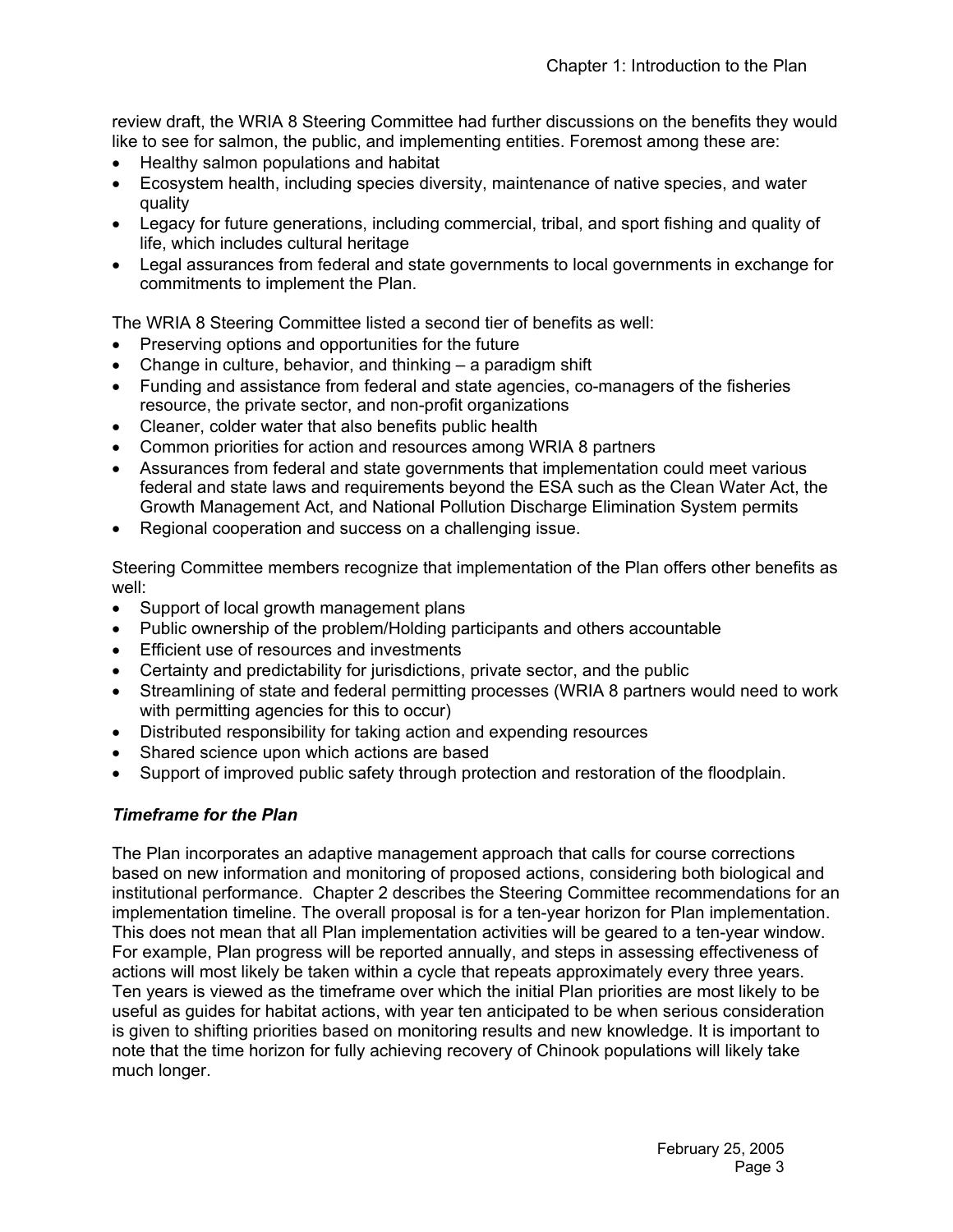# *How was the Plan developed?*

Watershed planning to promote a number of objectives, including salmon habitat conservation, has been under way in WRIA 8 during the last decade. In early 1999, shortly before the Chinook ESA listing, government and community partners undertook a concentrated campaign to obtain public input on potential salmon conservation efforts in the watershed. Several themes emerged from the public input that included the following: a variety of education and involvement tools are needed to promote stewardship; habitat protection and conservation should be the highest priority, with habitat restoration efforts next; existing environmental regulations should be effectively enforced. These themes were incorporated into the WRIA 8 Steering Committee mission and goals (see page 9).

# **WRIA 8 Science and Planning**

As mentioned earlier, 27 local governments in WRIA 8 signed an interlocal agreement to jointly fund the current planning effort to conserve salmon habitat in the watershed. The interjurisdictional, multi-stakeholder planning process incorporates science into actions in four phases. The first phase was the technical analysis of the factors of salmon habitat decline that was published in the *Salmon and Steelhead Habitat Limiting Factors Report for the Cedar-Sammamish Basin (*Kerwin 2001). The second phase was development and publication of the *Lake Washington/Cedar/ Sammamish (WRIA 8) Watershed Near-Term Action Agenda for Salmon Habitat Conservation,* which provided immediate guidance and a menu of voluntary actions that could be implemented while the Chinook Plan was being developed. A number of these projects and program recommendations have already been implemented or are now under way. The third phase continued the technical analysis that is laid out in Chapter 3. This scientific and technical assessment has resulted in the conservation strategy described in Chapter 4. (More explanation is provided later in this chapter.)

This document represents the final work product of the interlocal agreement signed in early 2001. There have been earlier iterations. The first was the December 31, 2003 *Draft Plan Framework and Preliminary Actions List* and the second was the *June 30th Work Product for the WRIA 8 Chinook Salmon Conservation Plan*. The November 12, 2004 draft Plan was circulated widely for public review. Input from the public review process was considered by the Steering Committee to develop this proposed Plan.

# **WRIA 8 Committees and Participants**

As noted earlier, the WRIA 8 Steering Committee is responsible for the development of the Chinook Plan and they have actively provided guidance and direction through the various phases and work products. Their regularly scheduled meetings are open to the public and offer opportunities for public comment. The Steering Committee set the scope and direction of the Plan, which received significant input and work through an inclusive, interjurisdictional, multistakeholder, bottoms-up process to propose actions and an implementation structure.

There have been many working committees involved in all the phases and in developing draft Plan work products. The interjurisdictional, multi-stakeholder Technical Committee consists of science professionals who developed the science foundation and conservation strategy described in Chapters 3 and 4. The Synthesis Committee was composed of members of all the working committees and helped develop the scope, schedule, and criteria for the draft Plan.

The interjurisdictional Adaptive Management Work Group proposed options for an implementation framework that includes monitoring and measures, a collaborative organizational structure, funding strategies, and expectations for commitments and assurances.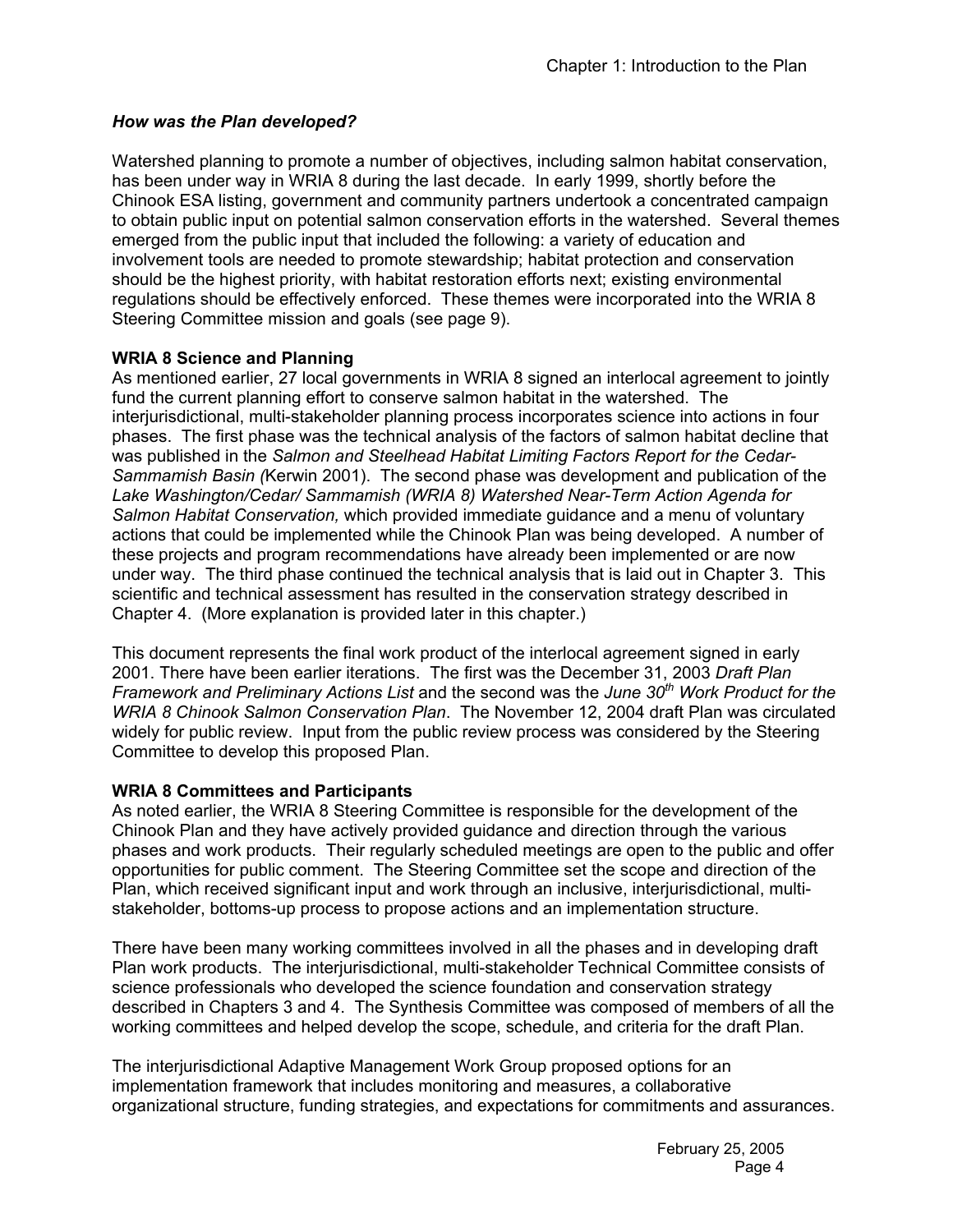The Staff Committee consists of staff representatives from the local governments that are costsharing the planning process. Staff Committee members keep their respective jurisdictions apprised of progress and issues related to the planning progress. In addition, some committee members participate on the various working committees according to their expertise and interest.

Experts on site-specific projects and on land use were convened by subarea to ensure maximum participation and knowledge of issues and opportunities. The site-specific habitat restoration and protection projects were identified and prioritized by local sub-area experts and members of the Technical Committee, including staff representing 60 percent of the local jurisdictions (engineers, basin stewards, park planners, etc.), scientists, citizens from ten different interest groups, and representatives from five regional, state, and federal agencies. The land use actions were developed by the Land Use Subcommittee, consisting of local government and consultant planners representing more than 60 percent of participating jurisdictions, along with citizens and business representatives. The Land Use Subcommittee developed policy and programmatic recommendations for the land use actions, particularly considering the urban and urbanizing nature of the watershed. They identified potential tools to avoid and mitigate impacts of future development and redevelopment on salmon habitat, including regulations and enforcement, incentives for developers and landowners, stormwater management, and management of public lands and rights-of-way.

The interjurisdictional Public Outreach Committee consists of public outreach and stewardship staff from several of the participating jurisdictions as well as interested citizens. This committee is responsible for both developing the public outreach recommendations for the Plan and for promoting public involvement in the Plan's review and implementation.

For all three types of actions, recommendations were based on the Chinook conservation strategy (see Chapter 4) and drew from the committees as well as the *Near-Term Action Agenda*, and existing science-based basin and protection programs, such as Bear Creek and Issaquah Waterways, and Cedar River Legacy. Individual jurisdictions and stakeholder groups volunteered their staff and professional resources to these various groups. (For more information on how actions were developed, see Chapter 5 and Appendix D. For a full list of participants on all the committees, see the Acknowledgements.)

The Service Provider Team consists of employees of the King County Department of Natural Resources and Parks who are cost-shared by the 27 local jurisdictions that signed the interlocal agreement. The team was hired to coordinate the WRIA-based planning process and work with all the committees to develop and produce the Plan.

The WRIA 8 Forum consists of elected officials representing each of the 27 local governments that signed the interlocal agreement to jointly fund salmon conservation planning in the Lake Washington/Cedar/Sammamish Watershed.

# *Steering Committee Proposed Plan: Contents and Recommendations*

This Plan contains recommendations for actions to restore and protect salmon habitat based on a scientific framework, and a proposed approach for implementing these actions over the next ten years. The Steering Committee has approved submittal of this plan to the Forum after seeking review and input from the public and local governments on its content and recommendations. After the public review process ended on December 17<sup>th</sup>, the Steering Committee incorporated the feedback received into this Steering Committee Proposed Plan,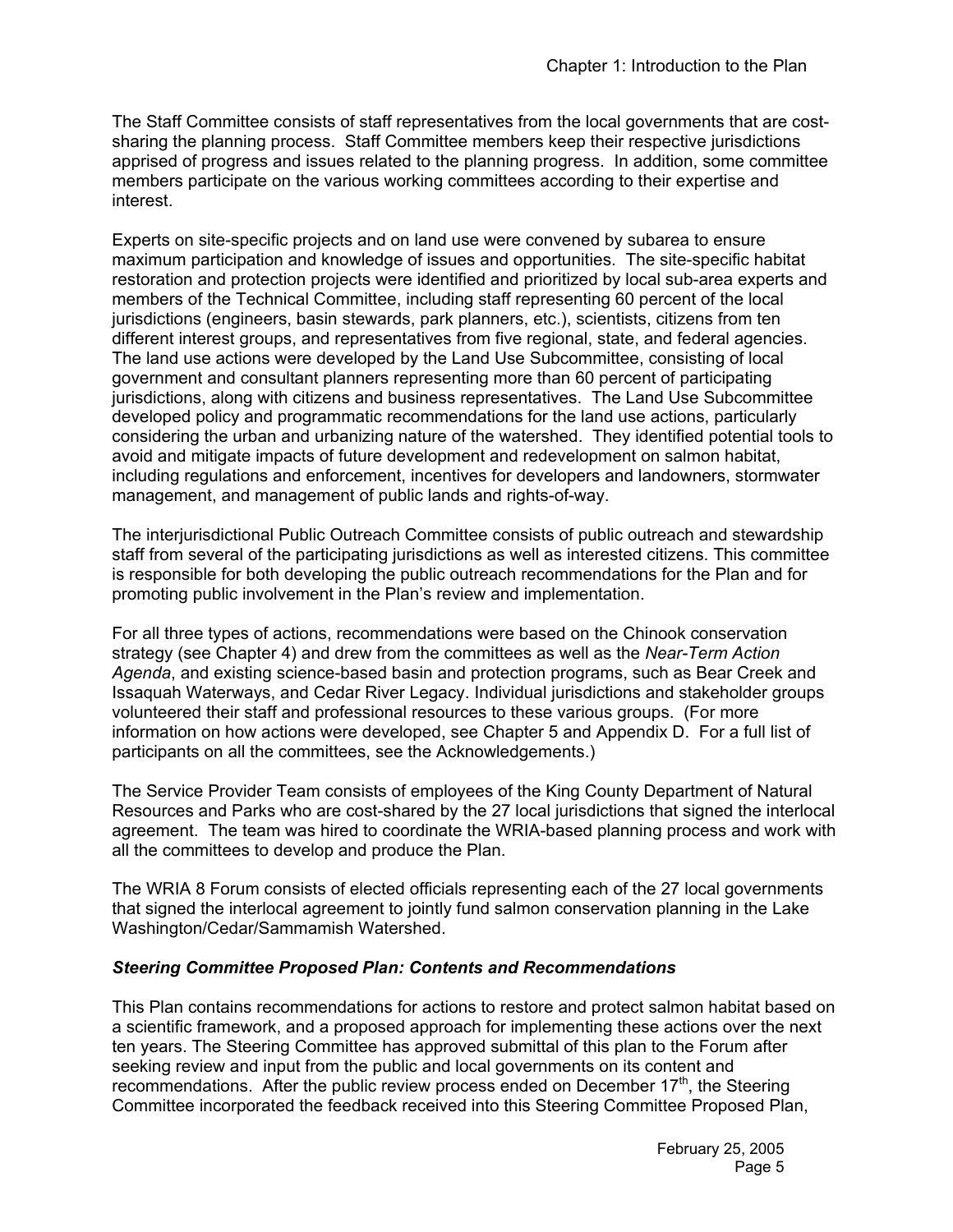which is now being reviewed by the WRIA 8 Forum. The Forum has 90 days to approve or remand the Plan, and to recommend how ratification of the Plan by local jurisdictions will take place. Upon ratification, the Forum will formally submit the Plan to the federal and state regulatory agencies, probably through Puget Sound Shared Strategy to become part of the regional recovery plan for the Puget Sound Chinook Evolutionarily Significant Unit.

**Chapters 3 and 4** provide the **scientific foundation for the Plan**. These chapters were developed by the WRIA 8 Technical Committee. **Chapter 3** describes current habitat conditions that affect Chinook salmon and the three analytical tools used to create the conservation strategy for Chinook habitat protection and restoration. Those tools were a Viable Salmonid Population (VSP) framework based on NOAA Fisheries guidance, a Watershed Evaluation, and an Ecosystem Diagnosis and Treatment (EDT) model adapted to WRIA 8. NOAA Fisheries is applying the VSP concepts to salmon recovery efforts throughout the West Coast, while the watershed evaluation was developed by the Technical Committee for application in WRIA 8. The watershed evaluation resulted in designation of WRIA 8 subbasins into Tiers 1, Tier 2, or Tier 3 subareas based upon watershed condition and Chinook use. The EDT river habitat model has been used by other watershed groups and the state, and it was customized by the Technical Committee to include the lakes, Ship Canal, and Locks. Customization of the EDT model for WRIA 8 involved more than 90 technical experts representing 45 local, state, and federal agencies and stakeholders. **Chapter 4** lays out the conservation strategy, which includes a series of hypotheses about how rehabilitation of the three Chinook populations can be achieved through landscape-level and in-stream conservation actions**.** Also included is an analysis of potential WRIA 8 habitat and hatchery scenarios risks caused by hatchery operations as well as options for ranges and targets for habitat conditions and Chinook populations in WRIA  $8<sup>3</sup>$ . Additional technical analyses are located in Appendix C.

**Chapters 5, 9, and 10** describe **recommendations for prioritized actions** intended to prevent further decline of Chinook habitat and restore habitat that is now degraded. The action recommendations were developed for all the geographic subareas used by each of the three Chinook populations: areas used for spawning and rearing, as well as the migratory and rearing corridors they use to travel to and from the ocean (Lake Washington, Lake Sammamish, Sammamish River, Lake Union, Ship Canal, Locks, and Near shore). There are three main types of action recommendations: 1) land use actions that could be adopted by jurisdictions on a voluntary basis, such as incentives, regulatory options, and best management practices, 2) site-specific habitat and restoration projects, and 3) public outreach and involvement opportunities. The actions were developed through a collaborative process that involved extensive participation of local stakeholders, jurisdiction staff, environmental and business representatives, project experts, and the WRIA 8 Technical Committee, as described earlier in this chapter.

This process identified approximately 1,200 actions for Chinook salmon. These are referred to as "comprehensive lists" and are provided in **Chapters 10-13**. The comprehensive lists provide action recommendations for Tier 1 and Tier 2 subareas and relative priorities between these actions. **Chapter 9** describes the action "start-list"; it is the result of efforts to compile the land use recommendations, site-specific habitat protection and restoration projects, and public

 $\overline{a}$ 

 $3$  The NOAA Fisheries Puget Sound Technical Recovery Team is charged with developing criteria for delisting Chinook salmon at the Puget Sound Evolutionarily Significant Unit (ESU) level. They and the co-managers have identified biological goals, referred to as 'ranges and targets', for most Chinook populations in the Puget Sound ESU. Immediately prior to the publication of this Plan in February 2005, the Washington Department of Fish and Wildlife (WDFW) provided recovery planning targets for WRIA 8. See Chapter 4 for additional information.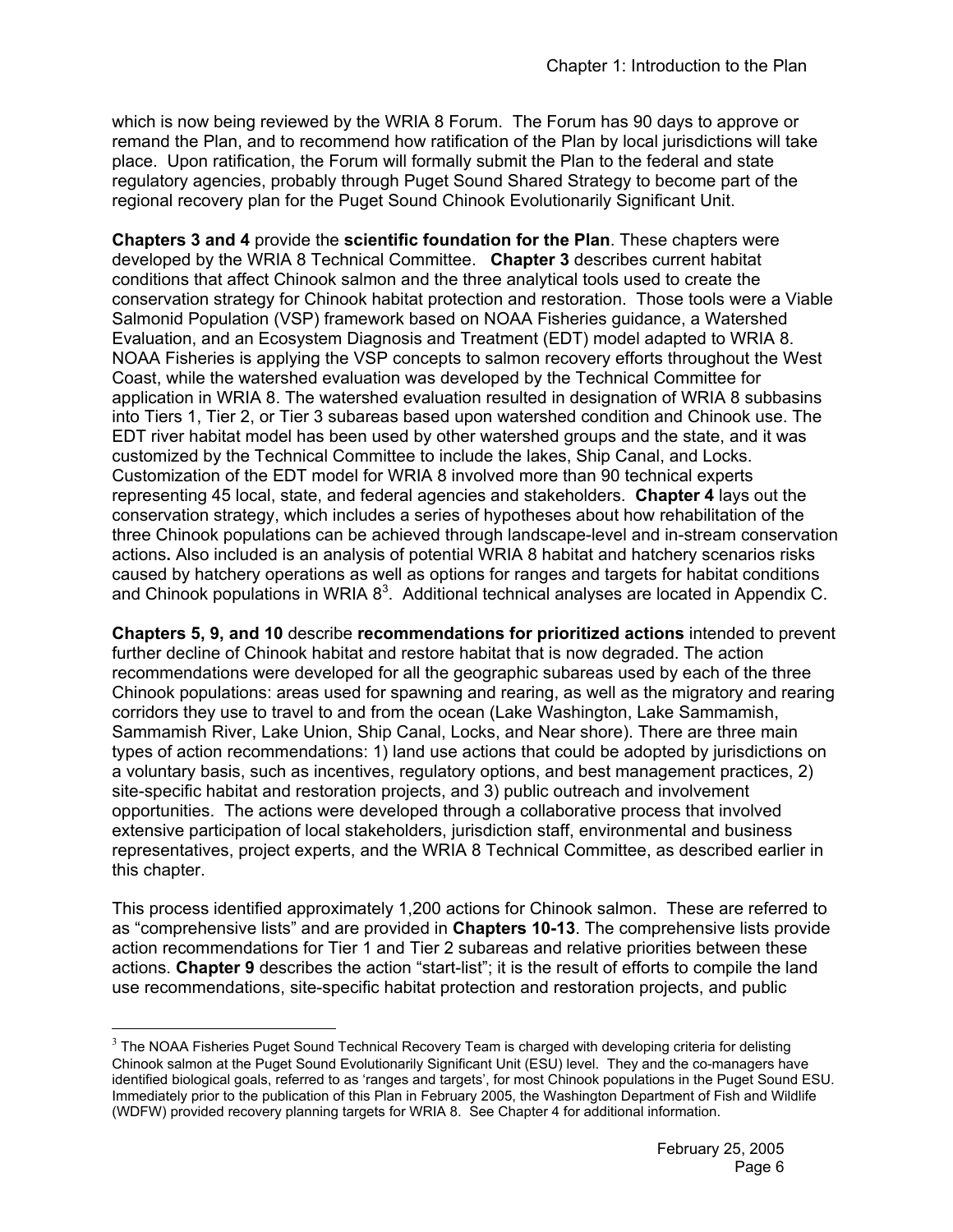outreach and education opportunities into a single strategy list that focuses watershed priorities yet also provides a manageable number of actions (170). To generate the start-list, the Service Provider Team applied criteria approved by the Steering Committee to the comprehensive lists (see Appendix D for the criteria). Preliminary "ballpark" cost estimates were developed for the start-list actions to provide planning level information (see Chapter 9 and Appendix D).

As noted above, the conservation strategy provides guidance for the type and location of habitat actions. This guidance was used to prioritize actions at a more detailed level by the working committees, who evaluated and/or prioritized identified actions using the following additional criteria approved by the Steering Committee:

- Extent to which the action furthers the conservation strategy (benefits to Chinook)
- Feasibility/implement ability (technical, community and local support).

**Chapter 14** lists action recommendations for Tier 3 subareas. **Chapter 15** describes actions identified by the public through the winter 2004 public review process. The Steering Committee directed that these actions be analyzed and considered for incorporation into the comprehensive and/or start-list in the future through the adaptive management process.

**Chapters 2, 6, 7, and 8** describe a **proposed framework for implementing the Plan**. The chapters describe Steering Committee guidance for implementing the Plan through an adaptive management approach. **Chapter 2** explains what this means and also describes the recommendations for **organizing Plan implementation**. Included are key functions necessary to support the adaptive management approach as well as recommendations for the Plan implementation timeline. **Chapter 6** proposes a **monitoring framework** that recommends measures to track actions and evaluate results in order to determine progress. **Chapter 7** considers **options for three possible levels of funding** to implement the Plan. **Chapter 8** begins the discussion of **commitments** in the context of benefits possible from implementing the Plan. The extent to which jurisdictional partners and others are willing and able to commit to implement these actions needs further discussion. The WRIA 8 Forum is being asked to provide direction with respect to these and other questions.

#### *Next Steps for the Plan*

The Steering Committee has provided significant guidance in the development of these work products. For the plan to come alive, decisions will soon be needed by participating jurisdictions on the following issues: continuing intergovernmental collaboration and decision-making, setting priorities for watershed funding, securing long-term funding sources, monitoring progress to assure money is spent on actions that truly make a difference, and negotiating assurances from the federal and state governments.

# **Other Ongoing Work Needed for the Plan**

While many of the uncertainties related to the Plan will be addressed through the adaptive management framework, additional technical work is currently in progress to address a number of immediate concerns. These are briefly described below.

#### Genetics Study

The WRIA 8 Technical Committee has initiated a genetics study with Washington Department of Fish and Wildlife (WDFW) to analyze juvenile samples taken from the three assumed populations in WRIA 8, samples from hatcheries known to contribute to adult returns (e.g., University of Washington, Issaquah, Grover's Creek), as well as archived scale and tissue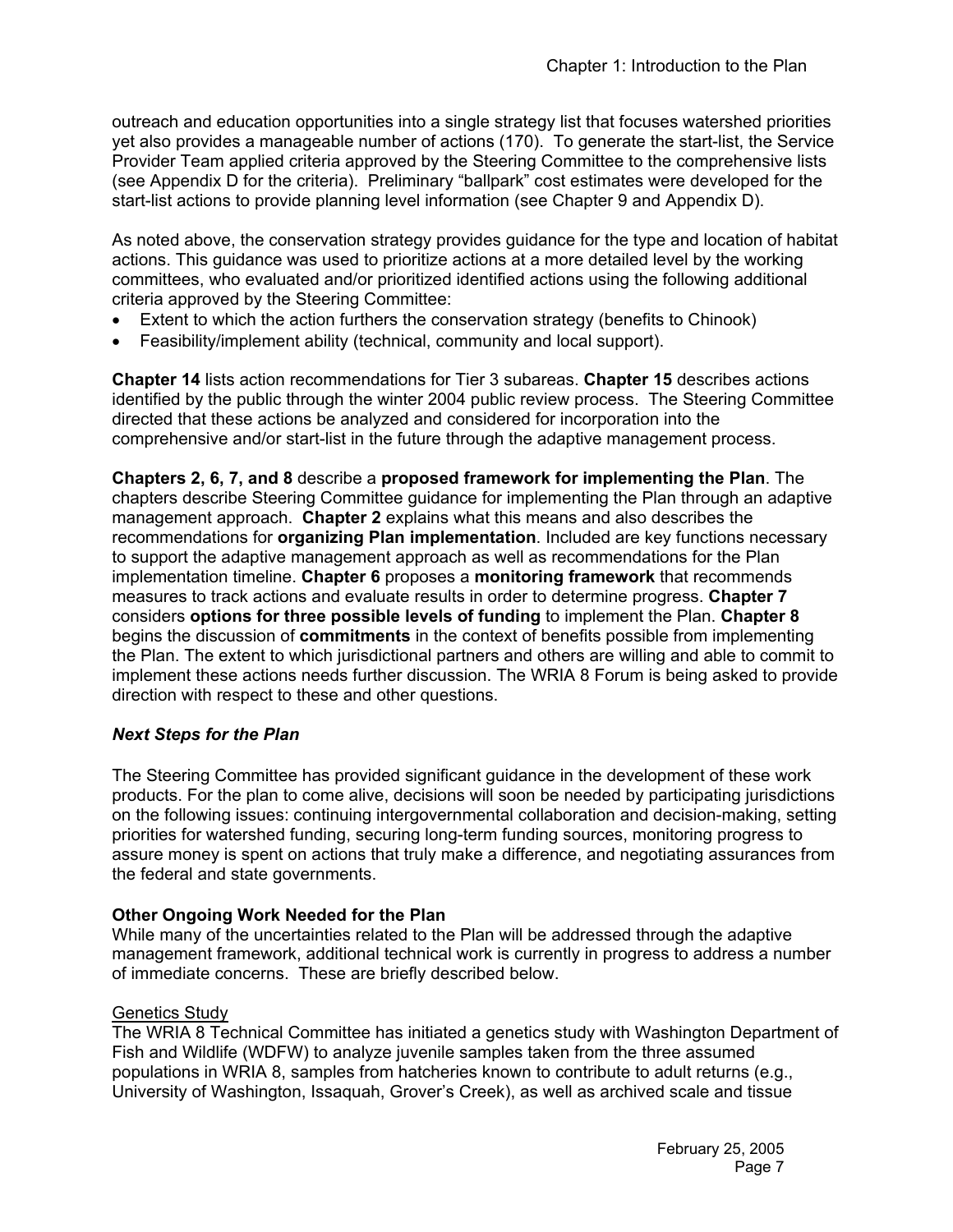samples from adult spawners. It is expected that this study will help address a number of uncertainties surrounding current genetic differences that exist among wild and hatchery Chinook stocks in WRIA 8. However, it is likely that there will be continued questions regarding the interactions of hatchery and wild Chinook. The WRIA 8 Technical Committee and participating scientists will review the genetics study and share the information with the NOAA Fisheries Puget Sound Technical Recovery Team and others for consideration in identifying independent populations within WRIA 8. If necessary, the Technical Committee will then adapt the conservation strategy in light of this new information.

# Relative Effectiveness of Proposed Actions

Additional scientific analysis will be needed before there is certainty that these specific actions will be sufficient to rehabilitate the habitat conditions necessary to support viable harvestable salmon populations. The Treatment phase of the Ecosystem Diagnosis and Treatment model will be carried out in 2005 to help answer the following types of questions:

- What is the relative impact of different habitat protection and restoration actions over a given time period on Chinook and/or coho?
- How do actions in different geographic areas impact salmon performance?
- How far will a proposed set of actions go toward the habitat and/or population viability goals of this plan?

In addition to supporting decision-making about Plan implementation, the Treatment results will also be used as hypotheses that can be tested and evaluated over time as part of the WRIA 8 adaptive management program.

# *The Future for WRIA 8 Chinook Salmon*

With this Plan, the WRIA 8 Steering Committee -- with the help of governments, businesses, developers, shoreline landowners, gardeners, and citizens -- hopes to lead the region towards a legacy of healthy, harvestable salmon and improved water quality for future generations. In the next 12 months, many decisions about the recommendations in this Plan need to be made. Which recommendations in the Plan will be implemented, by whom, and with what funding? How we build our communities, the land and resources we choose to protect, and the shoreline we can restore all influence salmon habitat. The choice is up to the residents, businesses, and governments in WRIA 8. Will we lose Chinook salmon forever or alter our habits and learn to better co-exist with them?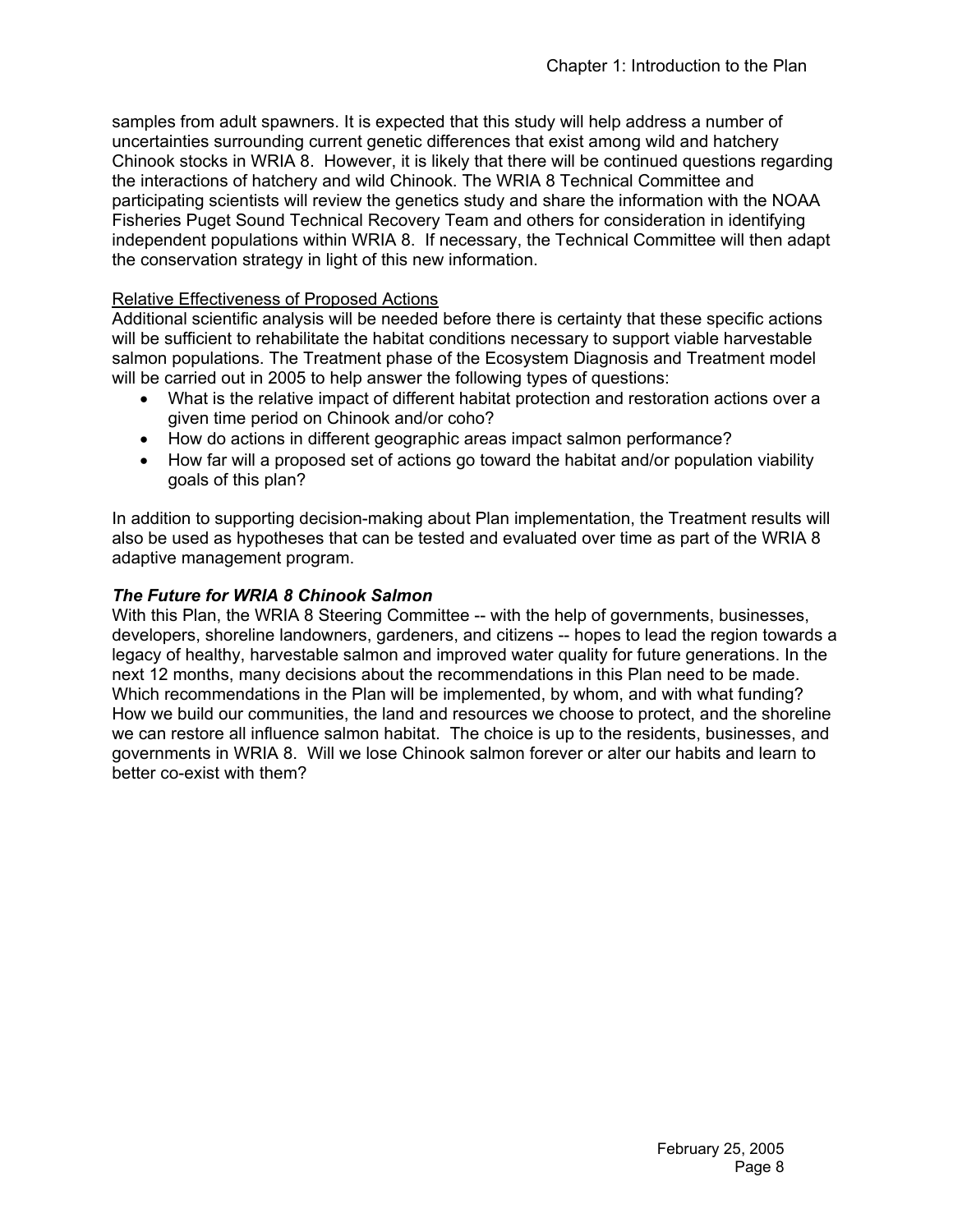# **WRIA 8 STEERING COMMITTEE**

# *Mission*

To develop a watershed conservation plan that will recommend actions to conserve and recover Chinook salmon and other anadromous fish. The focus of this phase shall be to preserve, protect and restore habitat with the intent to recover listed species, including sustainable, genetically diverse, harvestable populations of naturally spawning Chinook salmon.

# *Goals*

The plan shall:

- Be supported by the best available science.
- Set a combination of biological goals (based on the productive capacity of the watershed and its subareas) and habitat performance goals (focused on the habitat processes, functions and structures that support the biological goals).
- Protect Chinook salmon and, if applicable, other listed species sufficiently to be incorporated into rules issued by the federal government to implement the Endangered Species Act.
- Be written to withstand court challenge while providing appropriate certainty and flexibility for major economic and governmental activities in the watershed.
- Recognize tribal desires for the protection and meaningful exercise of their treaty rights.
- Support commercial and sport harvest of those fish from the Lake Washington basin whose populations are not depressed and whose harvest will not adversely impact depressed salmon runs. Wild Chinook from the Lake Washington basin should not be subject to directed harvest until they are delisted.
- Be coordinated with local and regional responses to the Clean Water Act and other pertinent environmental laws.

National Marine Fisheries Service (NOAA Fisheries) Requirements

The plan must:

- Identify the factors of decline for targeted species in the watershed.
- Protect targeted species through all relevant life stages.
- Protect the genetic diversity of these species within and across watersheds by providing a geographically dispersed, connected network of high-quality habitats.
- Protect and foster the natural processes that create and sustain habitat characteristics favorable to salmon.
- Provide for certainty of implementation through binding agreements that identify explicit objectives, responsibilities and timelines and have adequate funding and legal authority.
- Establish quantifiable criteria and standards by which progress toward objectives will be measured.
- Establish a comprehensive monitoring and reporting program, including methods to measure whether objectives are being met.
- Employ adaptive management, using the scientific method to test the results of actions taken so that management and related policy can be changed promptly and appropriately.
- Encourage the coordination of federal, state, tribal, local, corporate and nongovernmental activities and projects designed to recover salmon and their habitats.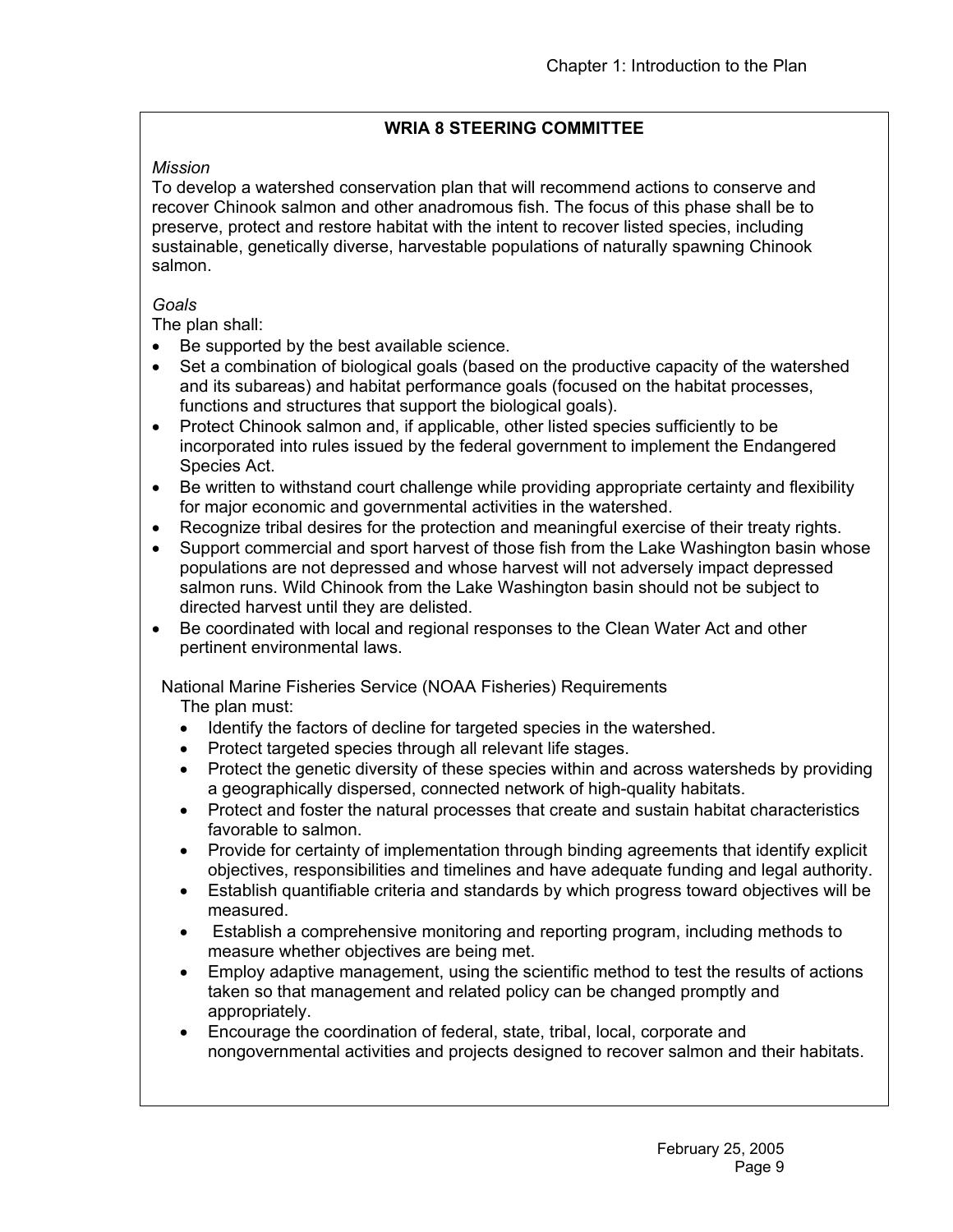## **STEERING COMMITTEE MISSION AND GOALS, CONTINUED**

Ecological Approach (in Addition to NOAA Fisheries Requirements) The plan shall:

- Focus on habitat as the factor in salmon conservation over which local parties have primary legal authority and responsibility. This shall not keep the Steering Committee from encouraging appropriate reforms in harvest and hatchery practices, the management of non-native species, and other activities outside of its direct control, which may be necessary for the successful conservation of salmon.
- Protect the best existing habitat as its highest initial priority.
- Do no further harm"--it shall prevent actions that could reasonably be expected to damage salmon habitat or foreclose important restoration options.
- Recognize that hydrology is the most important factor in the ecological processes that create and sustain aquatic habitat.
- Support directing the very large majority of future population growth to already urbanized areas (based on evidence that new development has greater negative effects on the hydrology and ecological health of streams in rural areas than in urban areas).
- Recognize that near shore areas along Puget Sound provide distinct and important salmon habitat in the watershed.

# Political Approach

The plan shall:

- Provide regular and multiple opportunities during its development for two-way dialog with the general public and key affected constituencies, recognizing that the plan cannot succeed without their overall understanding and support.
- Recognize that long-term salmon conservation requires that the public understands and appreciates how everyday actions affect salmon.
- Emphasize education and public involvement, including the widespread use of volunteers in work that protects and restores habitat.
- Take maximum advantage of other past and current planning efforts that may be useful in developing the best possible plan.
- Recognize that local governments are one of the most important implementing entities for the plan, particularly because of their responsibilities for land use and because they are likely to play important roles in funding the plan's implementation.
- Create incentives for behavior that would support the goals of the plan (such as redevelopment in urbanized areas).
- Be coordinated with growth management planning, including the development of comprehensive plans and countywide planning policies, because of the large overlap of issues and data collection between the two.
- Strive to distribute the overall burdens for plan implementation as equitably as possible over the entire geographic area of the watershed.
- Prioritize actions to provide the greatest benefits to salmon recovery at the least overall cost. However, some actions in heavily populated areas provide unique opportunities for public education and involvement and may qualify as priorities based on those criteria. Experimental actions may also risk some costs for potentially significant benefits.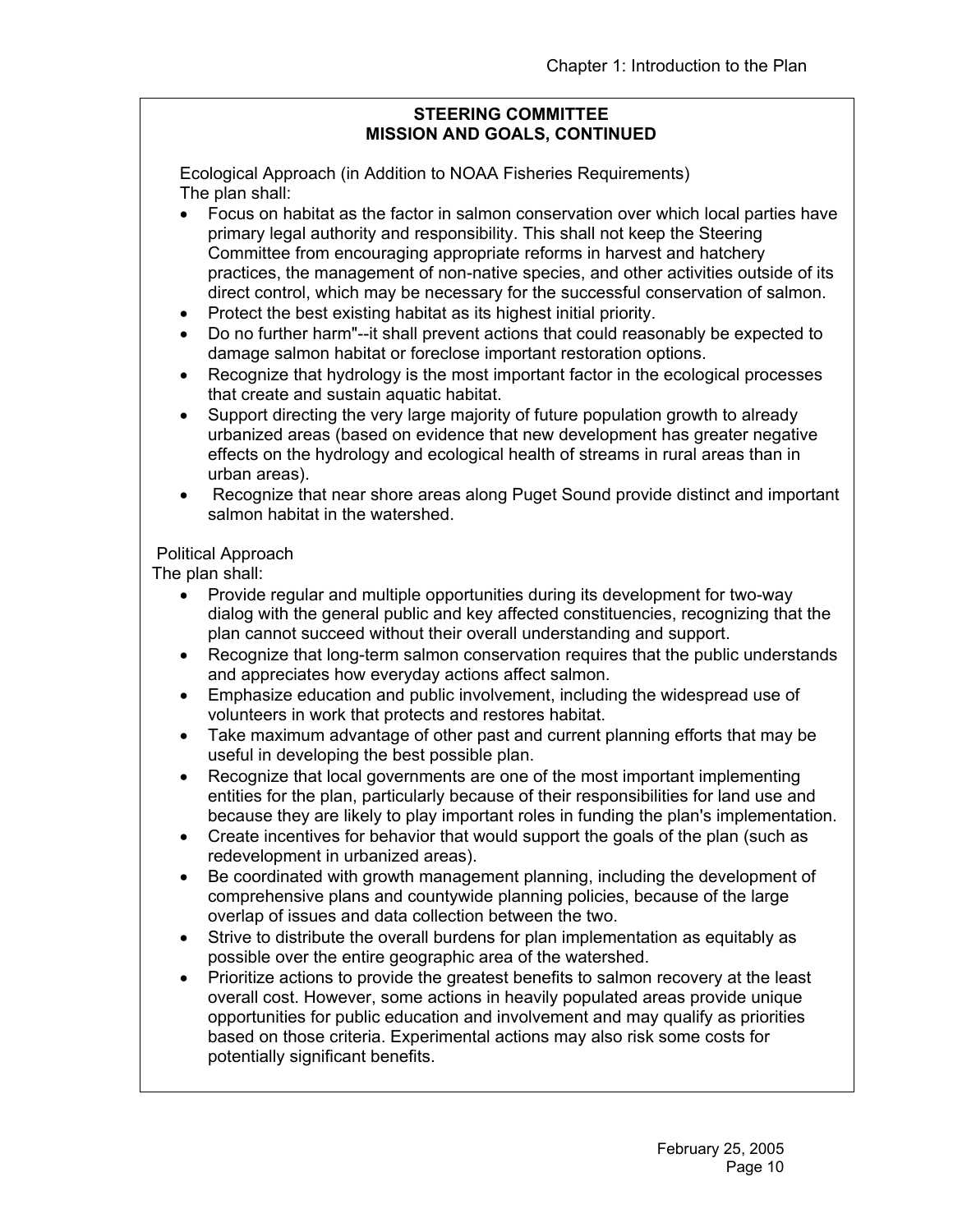| "Preliminary draft Chinook plan" with integrated list of Tier 1 Actions (site-specific<br>June 30<br>sorted by short and long term); integration/tradeoffs analysis prototype, and<br>implementation framework.<br>Steering Committee work session - review Tier 1 actions, prioritization framework, and<br>July 28<br>integration/tradeoff analysis<br>Complete actions list for remaining Chinook subareas:<br>July $1 -$ Sept 15<br>(September 1-15<br>Technical<br>Site-specific: Tier 2, prioritized.<br>Land use: specific for Tier 2 and basin-wide for Tier 3.<br>Committee review<br>Public outreach: Specific for Tiers 2 and 3.<br>of actions list)<br>As site-specific action meetings for Tier 2 take place, could ask stakeholders to bring<br>forward any Bull trout, Coho and Kokanee actions they are aware of. These would not be<br>(same list of<br>prioritized in the Chinook plan, but would be listed in an appendix for future refinement.<br>resource<br>assumptions)<br><b>Complete supporting analyses</b> (cost estimates, integration/tradeoff analyses)<br>Steering Committee work sessions-<br>September 22 and<br>October 6<br>Review/approve actions lists and new analyses; review TRT input.<br>Finalize implementation (adaptive management) framework<br>$\bullet$ |
|----------------------------------------------------------------------------------------------------------------------------------------------------------------------------------------------------------------------------------------------------------------------------------------------------------------------------------------------------------------------------------------------------------------------------------------------------------------------------------------------------------------------------------------------------------------------------------------------------------------------------------------------------------------------------------------------------------------------------------------------------------------------------------------------------------------------------------------------------------------------------------------------------------------------------------------------------------------------------------------------------------------------------------------------------------------------------------------------------------------------------------------------------------------------------------------------------------------------------------------------------------------------------------------------------------|
|                                                                                                                                                                                                                                                                                                                                                                                                                                                                                                                                                                                                                                                                                                                                                                                                                                                                                                                                                                                                                                                                                                                                                                                                                                                                                                          |
|                                                                                                                                                                                                                                                                                                                                                                                                                                                                                                                                                                                                                                                                                                                                                                                                                                                                                                                                                                                                                                                                                                                                                                                                                                                                                                          |
|                                                                                                                                                                                                                                                                                                                                                                                                                                                                                                                                                                                                                                                                                                                                                                                                                                                                                                                                                                                                                                                                                                                                                                                                                                                                                                          |
|                                                                                                                                                                                                                                                                                                                                                                                                                                                                                                                                                                                                                                                                                                                                                                                                                                                                                                                                                                                                                                                                                                                                                                                                                                                                                                          |
|                                                                                                                                                                                                                                                                                                                                                                                                                                                                                                                                                                                                                                                                                                                                                                                                                                                                                                                                                                                                                                                                                                                                                                                                                                                                                                          |
|                                                                                                                                                                                                                                                                                                                                                                                                                                                                                                                                                                                                                                                                                                                                                                                                                                                                                                                                                                                                                                                                                                                                                                                                                                                                                                          |
|                                                                                                                                                                                                                                                                                                                                                                                                                                                                                                                                                                                                                                                                                                                                                                                                                                                                                                                                                                                                                                                                                                                                                                                                                                                                                                          |
|                                                                                                                                                                                                                                                                                                                                                                                                                                                                                                                                                                                                                                                                                                                                                                                                                                                                                                                                                                                                                                                                                                                                                                                                                                                                                                          |
|                                                                                                                                                                                                                                                                                                                                                                                                                                                                                                                                                                                                                                                                                                                                                                                                                                                                                                                                                                                                                                                                                                                                                                                                                                                                                                          |
|                                                                                                                                                                                                                                                                                                                                                                                                                                                                                                                                                                                                                                                                                                                                                                                                                                                                                                                                                                                                                                                                                                                                                                                                                                                                                                          |
|                                                                                                                                                                                                                                                                                                                                                                                                                                                                                                                                                                                                                                                                                                                                                                                                                                                                                                                                                                                                                                                                                                                                                                                                                                                                                                          |
|                                                                                                                                                                                                                                                                                                                                                                                                                                                                                                                                                                                                                                                                                                                                                                                                                                                                                                                                                                                                                                                                                                                                                                                                                                                                                                          |
|                                                                                                                                                                                                                                                                                                                                                                                                                                                                                                                                                                                                                                                                                                                                                                                                                                                                                                                                                                                                                                                                                                                                                                                                                                                                                                          |
|                                                                                                                                                                                                                                                                                                                                                                                                                                                                                                                                                                                                                                                                                                                                                                                                                                                                                                                                                                                                                                                                                                                                                                                                                                                                                                          |
|                                                                                                                                                                                                                                                                                                                                                                                                                                                                                                                                                                                                                                                                                                                                                                                                                                                                                                                                                                                                                                                                                                                                                                                                                                                                                                          |
|                                                                                                                                                                                                                                                                                                                                                                                                                                                                                                                                                                                                                                                                                                                                                                                                                                                                                                                                                                                                                                                                                                                                                                                                                                                                                                          |
|                                                                                                                                                                                                                                                                                                                                                                                                                                                                                                                                                                                                                                                                                                                                                                                                                                                                                                                                                                                                                                                                                                                                                                                                                                                                                                          |
|                                                                                                                                                                                                                                                                                                                                                                                                                                                                                                                                                                                                                                                                                                                                                                                                                                                                                                                                                                                                                                                                                                                                                                                                                                                                                                          |
| Forum update on June 30 preliminary draft<br>October 21                                                                                                                                                                                                                                                                                                                                                                                                                                                                                                                                                                                                                                                                                                                                                                                                                                                                                                                                                                                                                                                                                                                                                                                                                                                  |
|                                                                                                                                                                                                                                                                                                                                                                                                                                                                                                                                                                                                                                                                                                                                                                                                                                                                                                                                                                                                                                                                                                                                                                                                                                                                                                          |
| Team prepares public review draft, professional publication (5 wks)<br>October 7 -                                                                                                                                                                                                                                                                                                                                                                                                                                                                                                                                                                                                                                                                                                                                                                                                                                                                                                                                                                                                                                                                                                                                                                                                                       |
| November 11                                                                                                                                                                                                                                                                                                                                                                                                                                                                                                                                                                                                                                                                                                                                                                                                                                                                                                                                                                                                                                                                                                                                                                                                                                                                                              |
| Includes final implementation framework developed by Adaptive Management Work<br>Group                                                                                                                                                                                                                                                                                                                                                                                                                                                                                                                                                                                                                                                                                                                                                                                                                                                                                                                                                                                                                                                                                                                                                                                                                   |
| Steering Committee submits draft recommended Chinook plan for public review,<br>November 12<br>informal Forum review                                                                                                                                                                                                                                                                                                                                                                                                                                                                                                                                                                                                                                                                                                                                                                                                                                                                                                                                                                                                                                                                                                                                                                                     |
| Public review and Informal Forum review: 5 weeks total<br>November 11 -                                                                                                                                                                                                                                                                                                                                                                                                                                                                                                                                                                                                                                                                                                                                                                                                                                                                                                                                                                                                                                                                                                                                                                                                                                  |
| December 17<br>Public review: 4 open houses<br>$\bullet$                                                                                                                                                                                                                                                                                                                                                                                                                                                                                                                                                                                                                                                                                                                                                                                                                                                                                                                                                                                                                                                                                                                                                                                                                                                 |
| Informal Forum review: 8 presentations to city, county councils, Suburban Cities<br>$\bullet$                                                                                                                                                                                                                                                                                                                                                                                                                                                                                                                                                                                                                                                                                                                                                                                                                                                                                                                                                                                                                                                                                                                                                                                                            |
| Association                                                                                                                                                                                                                                                                                                                                                                                                                                                                                                                                                                                                                                                                                                                                                                                                                                                                                                                                                                                                                                                                                                                                                                                                                                                                                              |
| Team compiles public comments and prepares draft responses for Steering Committee<br>Dec. 17 - January 6,                                                                                                                                                                                                                                                                                                                                                                                                                                                                                                                                                                                                                                                                                                                                                                                                                                                                                                                                                                                                                                                                                                                                                                                                |
| review (2 wks). Mail out January 6, 05<br>$\cdot$ 05                                                                                                                                                                                                                                                                                                                                                                                                                                                                                                                                                                                                                                                                                                                                                                                                                                                                                                                                                                                                                                                                                                                                                                                                                                                     |
|                                                                                                                                                                                                                                                                                                                                                                                                                                                                                                                                                                                                                                                                                                                                                                                                                                                                                                                                                                                                                                                                                                                                                                                                                                                                                                          |
| Steering Committee work sessions - review/provide guidance on public comments<br>January 12 and 19,<br>05                                                                                                                                                                                                                                                                                                                                                                                                                                                                                                                                                                                                                                                                                                                                                                                                                                                                                                                                                                                                                                                                                                                                                                                                |
| February 24, 05<br>Team makes final revisions, professional publication (5 wks)                                                                                                                                                                                                                                                                                                                                                                                                                                                                                                                                                                                                                                                                                                                                                                                                                                                                                                                                                                                                                                                                                                                                                                                                                          |
| Steering Committee submits final recommended Chinook plan to Forum (90 day clock<br>February 25, '05                                                                                                                                                                                                                                                                                                                                                                                                                                                                                                                                                                                                                                                                                                                                                                                                                                                                                                                                                                                                                                                                                                                                                                                                     |
| starts)                                                                                                                                                                                                                                                                                                                                                                                                                                                                                                                                                                                                                                                                                                                                                                                                                                                                                                                                                                                                                                                                                                                                                                                                                                                                                                  |
| Forum approves or remands<br>May 26, '05                                                                                                                                                                                                                                                                                                                                                                                                                                                                                                                                                                                                                                                                                                                                                                                                                                                                                                                                                                                                                                                                                                                                                                                                                                                                 |
| Shared Strategy completes final "rollup" of regional recovery plan<br>$\overline{J}$ une ' 05                                                                                                                                                                                                                                                                                                                                                                                                                                                                                                                                                                                                                                                                                                                                                                                                                                                                                                                                                                                                                                                                                                                                                                                                            |
| Plan implementation. Run T in EDT?<br>2005 and beyond<br>Complete actions for other species?                                                                                                                                                                                                                                                                                                                                                                                                                                                                                                                                                                                                                                                                                                                                                                                                                                                                                                                                                                                                                                                                                                                                                                                                             |

# **PLAN SCHEDULE APPROVED BY STEERING COMMITTEE 4/28/04**